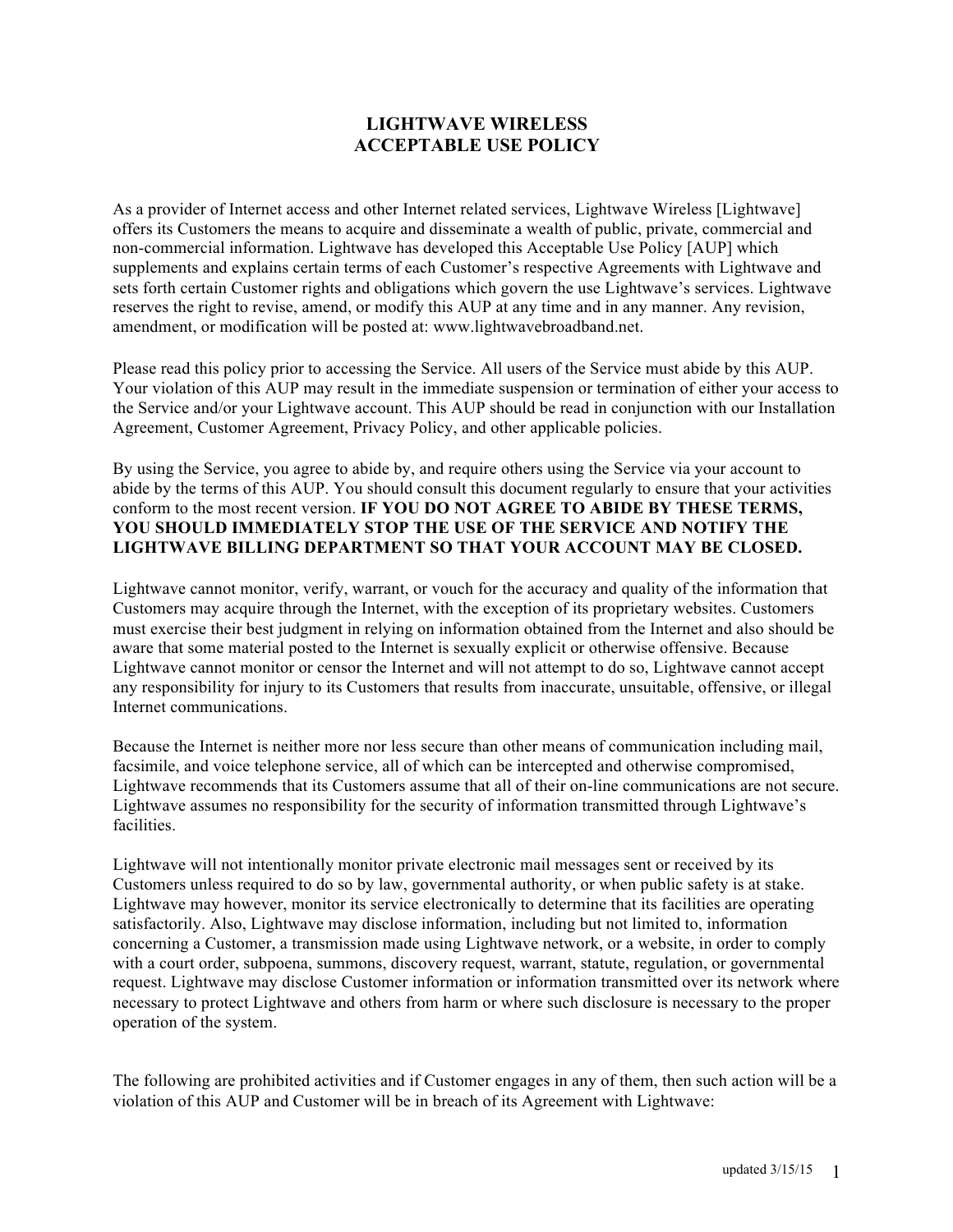- a. Spamming: Lightwave may immediately terminate any account that it determines, in its sole discretion, is transmitting or is otherwise connected with any "spam" or other unsolicited bulk email. In addition, if actual damages cannot be reasonably calculated, Customer agrees to pay Lightwave liquidated damages of five dollars (U.S. \$5.00) for each piece of "spam" or unsolicited bulk email transmitted from or otherwise connected with Customer's account. Otherwise, Customer agrees to pay Lightwave's actual damages to the extent such actual damages can be reasonably calculated. Lightwave reserves the right to block, reject, or remove what it considers in its sole discretion to be "spam" or other unsolicited bulk email from the Service and Lightwave shall have no liability for blocking any email considered to be "spam."
- b. Intellectual Property Violation: Engaging in any activity that infringes or misappropriates the intellectual property rights of others, including copyrights, trademarks, service marks, trade secrets, software piracy, and patents held by individuals, corporations, or other entities and also, engaging in activity that violates privacy, publicity, or other personal rights of others. Lightwave is required by law to remove or block access to Customer content upon receipt of a proper notice of copyright infringement. Lightwave reserves the right to terminate the privileges of Customers who commit repeat violations of copyright laws.
- c. Materials Harmful to Minors: Using Lightwave's network to advertise, transmit, store, post, display, or otherwise make available illegal pornography or material that is harmful to minors. Lightwave is required by law to notify law enforcement agencies when it becomes aware of the presence of child pornography on or being transmitted through Lightwave's network.
- d. Defamatory or Abusive Language: Using Lightwave's network as a means to transmit or post defamatory, harassing, abusive messages or language which threatens bodily harm or destruction of property, or inappropriate language directed to minors.
- e. Forging or Impersonating of Headers: Forging or misrepresenting message headers, whether in whole or in part, to mask the originator of the message.
- f. Illegal or Unauthorized Access to Other Computers or Networks: Accessing or collecting illegally or without authorization computers, accounts, or networks belonging to another party, or attempting to penetrate security measures of another individual's system (often known as "hacking"). Also, any activity that might be used as a precursor to an attempted system penetration (i.e., port scan, stealth scan, or other information gathering activity).
- g. Reselling the Services: Reselling the services is not permitted.
- h. Distribution of Internet Viruses, Worms, Trojan Horses, or Other Destructive Activities: Distributing information regarding the creation of and/or sending internet viruses, worms, Trojan Horses, pining, flooding, mailbombing, unsolicited commercial email or bulk mail, or denial of service attacks. Also, activities that disrupt the use of or interfere with the ability of others to effectively use the network or any connected network, system, service, or equipment. It is Customer's responsibility to ensure that their network is configured in a secure manner. A user may not, through action or inaction, allow others to use their network for illegal or inappropriate activities.
- i. Facilitating a Violation of this AUP: Advertising, transmitting, or otherwise making available any software, program, product, or service that is designed to violate this AUP, which includes the facilitation of means to spam, initiation of pinging, flooding, mailbombing, denial of service attacks, piracy of software.